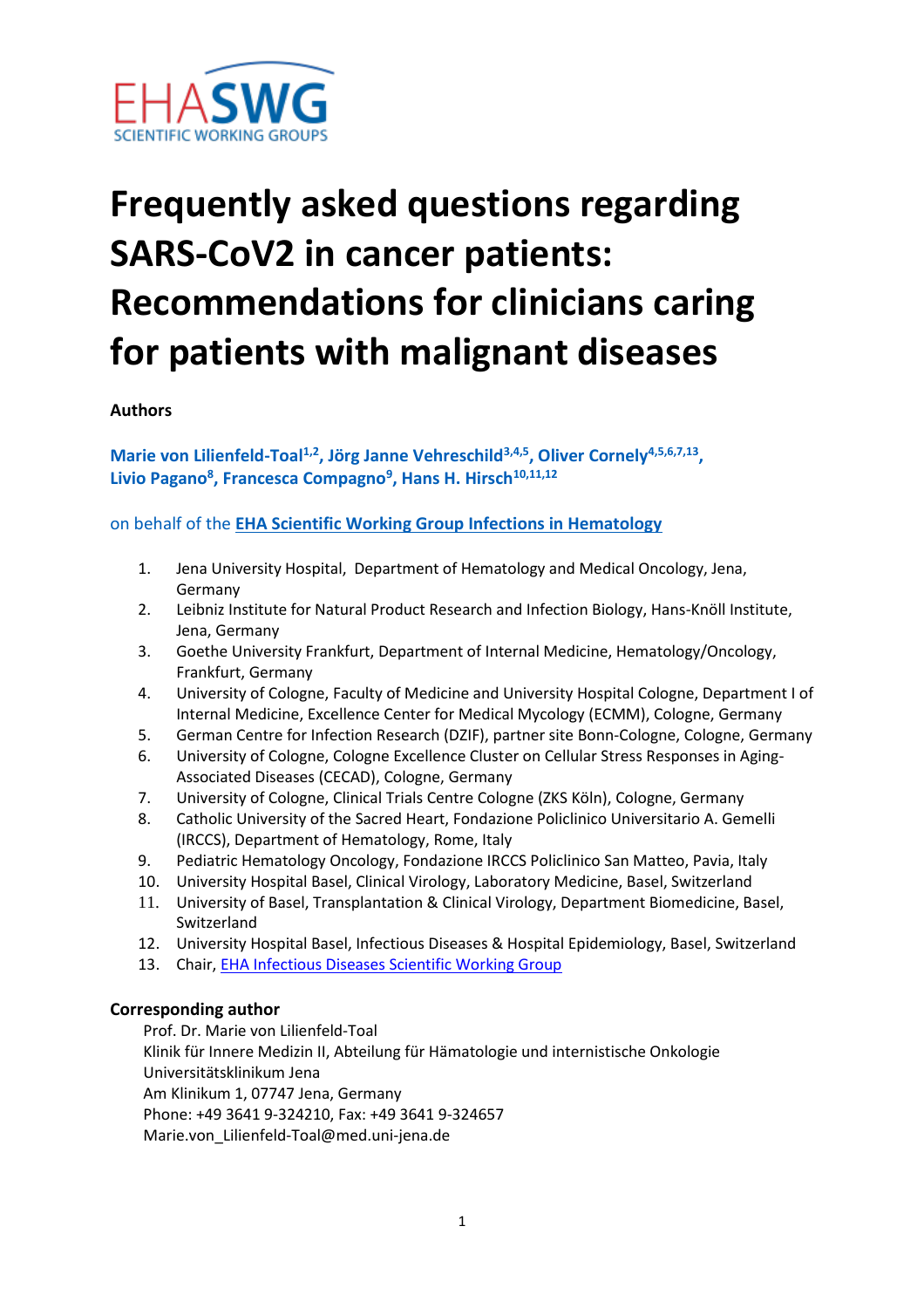

## **Frequently asked questions regarding SARS-CoV2 in cancer patients: Recommendations for clinicians caring for patients with malignant diseases**

### **Introduction SARS-CoV-2**

SARS-CoV-2 is a novel betacoronavirus that has been first identified in China in winter 2019 as the cause of a severe inflammatory *coronavirus infectious disease* (CoVID-19) of the respiratory tract. Because its genome is closest related to previously identified CoVs in bats, SARS-CoV-2 was originally thought to represent a zoonosis. However, its rapid spread in the human populations suggests that SARS-CoV-2 is surprisingly well adapted to the human host hence behaving like a new member of the community-acquired respiratory viruses (CARVs). Similar to other CARVs, the clinical presentation can range from a- and oligosymptomatic to full-blown influenza-like illness and primary viral pneumonia. For the purpose of these clinical recommendations, manifestations of upper respiratory tract infectious disease (URTID) are diagnosed if there is at least one of the following: cough, coryza, sore throat, shortness of breath AND a systemic symptom/sign such as fever/malaise/myalgia AND laboratory confirmation by nucleic acid testing (NAT). Conversely, lower respiratory tract infectious disease (LRTID) is diagnosed in patients with tracheitis and bronchitis, whereby dyspnea and/or declining oxygen saturation at ambient air often predict bi-lateral ground glass infiltrates seen earliest on CT-scans, hence identifying viral pneumonia. Notably, LRTID may occur early or late in the course and may rapidly progress to life-threatening respiratory failure because of massive impairment of gas-exchange. In addition, multi-organ failure affecting renal and cardiac function have been described. This life-threatening complication is thought to be due to a hyperinflammatory process similar to haemophagocytic lymphohistiocytosis (HLH) $^1$ .

In general, CARVs follow a seasonality with influenza-, respiratory syncytial and parainfluenza viruses being the most prominent ones<sup>2</sup>. Influenza and RSV can be treated with specific antivirals, which is essential for the care of infected cancer patients. Importantly, cancer patients with CARV-infections are prone to co-infections and bacterial/fungal superinfections are the primary cause for CARVassociated mortality in cancer patients<sup>3</sup>.

Infection with SARS-CoV-2 has been described to occur after an incubation period of about 3 to 5 days, with most common symptoms being raised temperature/fever and cough<sup>4</sup>. Of note, the peak of clinical disease is in the second week with an increase in inflammation<sup>5</sup>. It is not clear if cancer is a general risk factor for infection<sup>4,6,7</sup>, but old age, hypertension and diabetes have clearly been defined as risk factors for worse outcome<sup>5</sup>. Cancer patients should also be assumed to have a worse prognosis<sup>6</sup> and preliminary experience from Italy suggests that mortality in patients with haematological malignancy may be as high as 20% (Livio Pagano, personal communication). However, with regard to the present or upcoming outbreak of SARS-CoV-2 accurate estimates regarding mortality and spread are almost impossible to give since most factors influencing the epidemiology are still unkown<sup>8</sup>.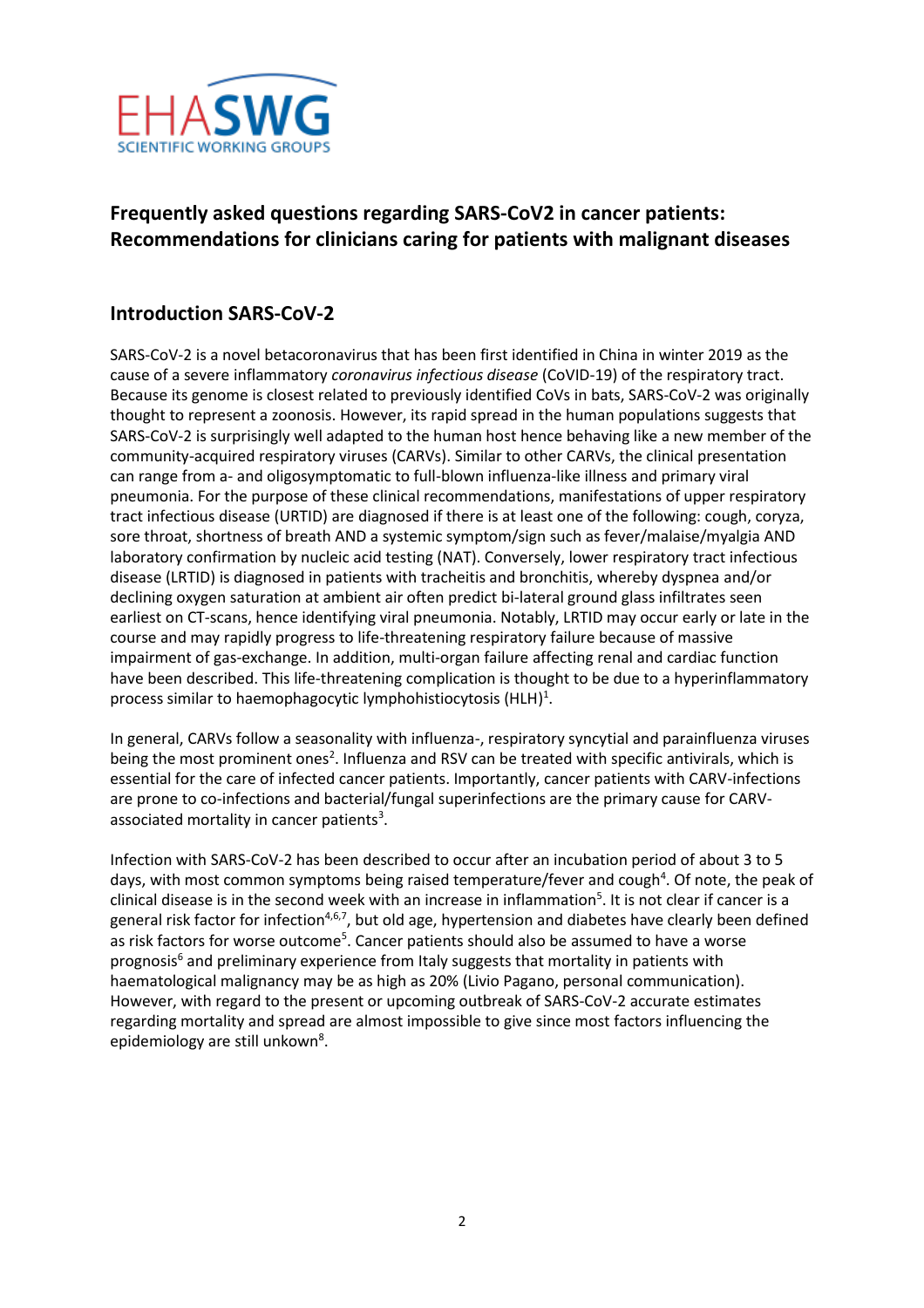#### **Specific aspects for hematologists and oncologists**

Clinicians caring for cancer patients during the SARS-CoV-2 pandemic face a variety of challenges including the management of cancer patients infected with SARS-CoV-2 as well as coping with a drastically changed work environment due to emergency measures, staff sicknesses and expected shortages of drugs, blood products and equipment for personal protection amongst others. In this setting it appears wise to implement center-specific standard-operating-procedures to define altered responsibilities and access to care.

Depending on the magnitude of changes within a certain region, prioritization with regard to anticancer therapy may be necessary to ensure safe administration of potentially dangerous and toxic treatments. An example for these changed working conditions may be that centers may automatically admit all patients presenting with febrile temperature to an area dedicated to the treatment of COVID-19 patients. If, however, a cancer patient treated in the outpatient clinic presents with febrile neutropenia and is admitted to the COVID-19 dedicated area, the cancer patient may actually be at higher risk and not receive the adequate therapy within the required time frame in this emergency setting. It seems advisable to envisage the situation of delivering care in a COVID-19-dedicated area during the time of the most profound immunosuppression caused by anticancer treatment. Some elective therapies leading to profound immunosuppression later on may be re-evaluated under the consideration that management of complications may be hampered because of emergency measures. On the other hand, it is vital to ensure appropriate cancer therapy as much as possible, especially in patients with curative options and rapid proliferation of their disease. Therefore, the individual situation of cancer patients needs to be considered when implementing emergency measures.

We have addressed some potential questions relevant for clinicians caring for cancer patients in the following. We do not address the topic of stem cell transplantation and cell therapy, since this is the focus of guidelines prepared by the European Society for Blood and Marrow Transplantation which can be accessed under [https://www.ebmt.org/ebmt/news/coronavirus-disease-covid-19-ebmt](https://www.ebmt.org/ebmt/news/coronavirus-disease-covid-19-ebmt-recommendations-update-march-23-2020)[recommendations-update-march-23-2020.](https://www.ebmt.org/ebmt/news/coronavirus-disease-covid-19-ebmt-recommendations-update-march-23-2020) Also, we do not provide specific recommendations as to structural changes within departments caring for cancer patients because geographical differences are too large to make generalized statements. However, individual treatment decisions will have to take these aspects into account and clinicians may have to deviate from these recommendations due to reduced capacities or other structural impediments.

#### **1. What is the risk for the patient to become infected with SARS-CoV2 and what is the risk for the patient to have a severe disease course?**

Current available data does not show a different rate of infection in patients with a malignant disease compared to healthy members of the population<sup>4,5</sup>. This is mostly due to the fact that cancer patients as well as healthy individuals are immunologically naïve to this novel pathogen. Regarding the course of the infection, underlying malignant disease has not been identified as an independent risk factor in multivariate analysis so far<sup>5</sup>. However, severely immunosuppressed patients generally have a higher risk of developing complications in CARV infections<sup>9</sup> and it should be assumed that cancer patients are at risk of a more severe course of COVID-19 as well<sup>6</sup>. In the absence of more specific data, potential risk factors for severe course of the disease should be assumed as for other CARV-infections: severe immunodeficiency, lymphopenia, long and profound neutropenia and older age.<sup>9</sup> As lymphopenia is a risk factor for LRTID and mortality in CARV infections in SCT-recipients and SARS-CoV2 appears to cause or be associated with lymphopenia, patients with pre-existing severe lymphopenia (<0.2x10<sup>9</sup>/L) may in time be shown to have an increased risk for a severe course of COVID-19 as well<sup>9</sup>. Clinicians should also be aware that cancer patients generally shed CARV longer than immunocompetent people<sup>10</sup> and this is probably true for this novel coronavirus as well.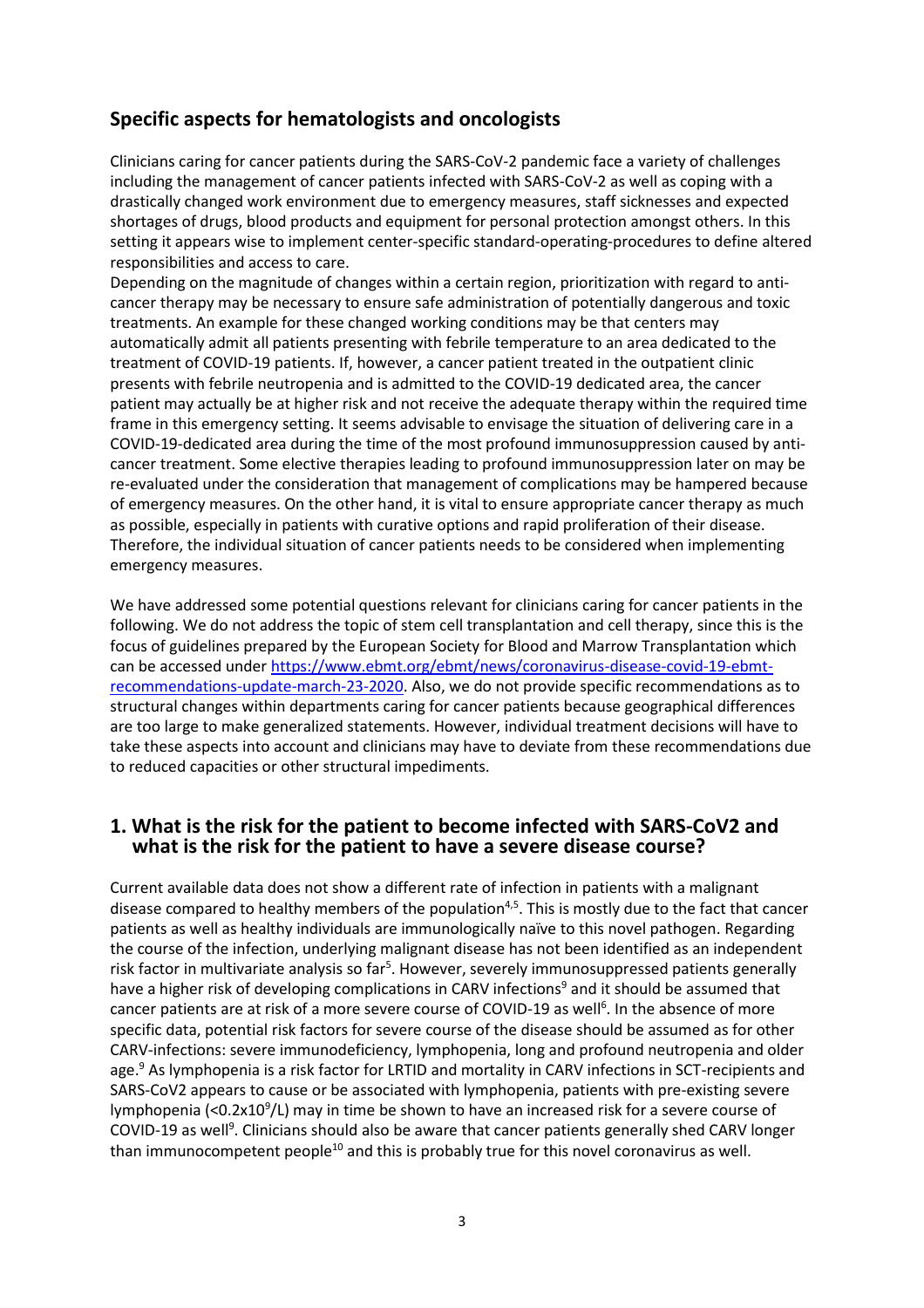## **2. What can be done to prevent COVID 19?**

**The most important measures are general contact precautions including hand hygiene.** Patients should be counselled regarding current recommendations of their local and national health authorities. It is strongly advised that patients with active malignant disease or currently on treatment should stay away from any social gatherings, especially in high-risk areas.<sup>6</sup> Also, all symptomatic family members or those at high risk of early infection with SARS-CoV-2 should stay away from patients with active malignant disease or currently on treatment regardless of risk of corona. The aim is to prevent any infection with CARV. Face masks can be offered for situations when contact isolation is difficult, but patients should be aware of a possibly false sense of security and never rely only on them. 11

**Good general health should be reinforced in cancer patients.** Patients should be advised regarding the importance of good general health: stop smoking, reduce weight loss, physiotherapy, sufficient supply of vitamins like vitamin C and D, and the treatment of any iron-deficiency.

Patients with secondary immunodeficiencies should be evaluated if they require **intravenous immunoglobulins (ivIg)** as recommended by EMA (recurrent infections in patients with IgG < 4g/l due to secondary immunodeficiency)<sup>12</sup>. Physicians need to be aware that ivIg are NOT specifically effective against SARS-CoV2 because of lack of specific antibodies within the product, but they help to generally restore a defective immune response and help to prevent additional (for example bacterial) infections. As time elapses there is a high probability that new preparations from immune donors will include protective antibodies as well.

Prophylactic antibiotics and generous implementation of G-CSF seem a logical attempt to avoid bacterial superinfections and shorten duration of severe immunosuppression. However, prior exposure to antibiotics has been associated with adverse outcome in CARV-infections in stem-cell transplant recipients<sup>13</sup>. Also, in geographical areas with a high rate of multi-drug resistant bacteria, antibiotic prophylaxis is unlikely to work. G-CSF on the other hand is known to be associated with the risk of hyperinflammation during regeneration. Thus, we strongly recommend not to implement additional antimicrobial prophylaxis on top of recent recommendations by current guidelines concerning use of antibiotics and G-CSF<sup>14-16</sup>. In contrast, vaccination against influenza and especially pneumococci on the other hand should be recommended for all cancer patients as per current guidelines<sup>17,18</sup>.

## **3. Who should have therapy for malignant disease deferred or interrupted?**

The most relevant and urgent question of clinicians is the most difficult to answer: which anti-cancer therapies should be deferred or interrupted and which should be given or continued? We have attempted to provide a rationale regarding the deferral or interruption of therapies in fig. 1A/B. Generally, patients with controlled underlying disease have fewer infections than untreated patients<sup>19</sup>, therefore, uncontrolled malignant disease should be avoided and life-threatening malignancy needs treatment, especially if there is relevant curative potential. As stated above, impairments and shortages due to the emergency situation need to be taken into account. However, active malignant disease should be treated accordingly and timely to prevent a worsening in outcome. This includes surgical procedures (for example for obstruction) as well as systemic anticancer therapy or radiation.

Generally, treatment in asymptomatic patients should continue as close to normal as possible. Prophylactic interruptions of continuous therapies are not generally recommended. Many continuous therapies like for example bcr-abl TKI are not associated with a clinically relevant increase in immunosuppression and discontinuation may impair control of the malignant disease. Also, clinicians should be aware of the fact that termination of some drugs, for example ruxolitinib, may have devastating effects in terms of a rebound of symptoms<sup>20</sup>.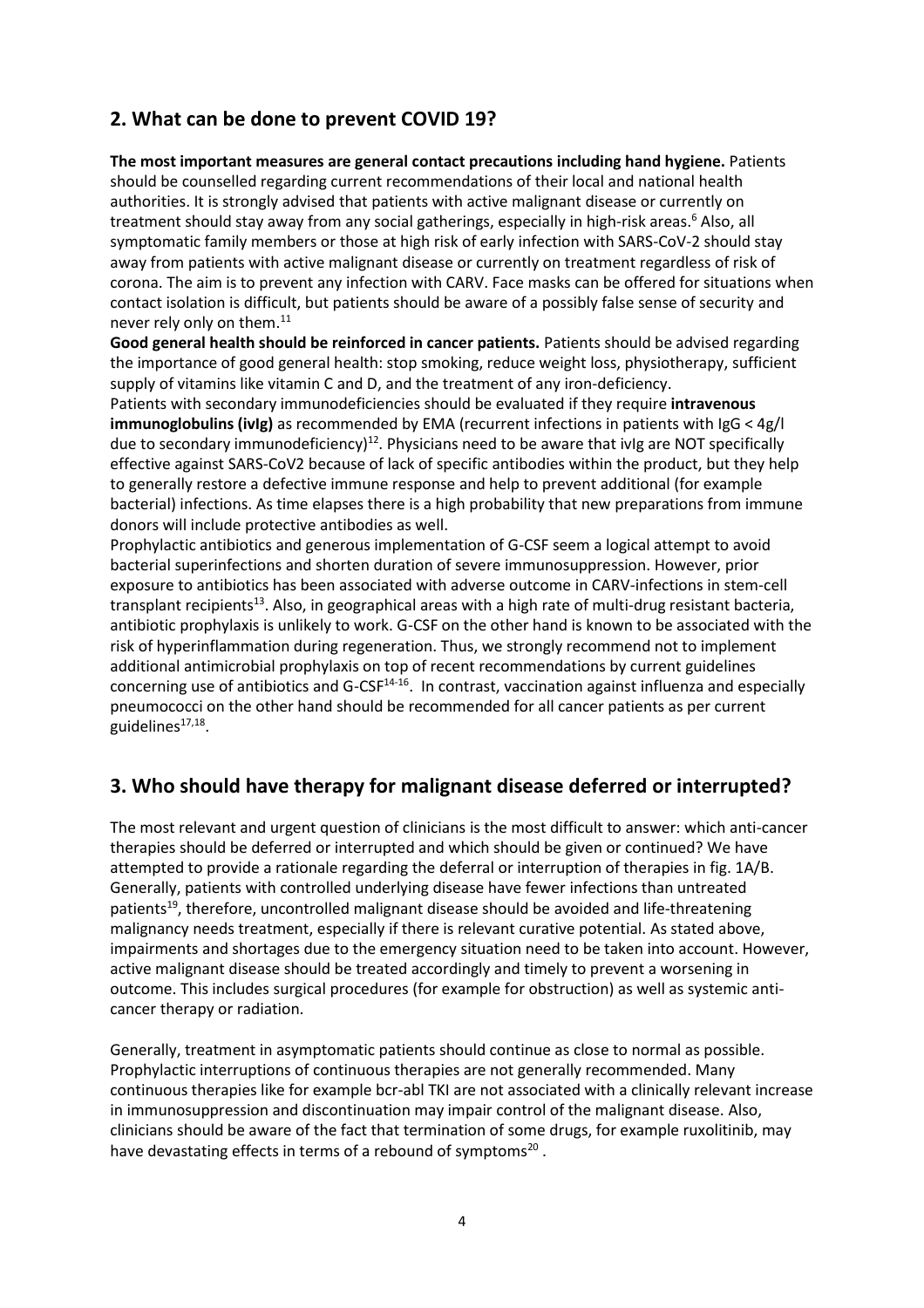On the other hand, some therapies are associated with significant cytopenias and toxicities which must be assumed as risk factor for adverse outcome of COVID-19. Also, drugs associated with hypersensitivity-phenomena may aggravate COVID-19-induced hypersensitivity-pneumonitis<sup>21</sup>. Therefore, interruptions of these therapies may seem prudent in patients presenting with symptoms of RTID.

#### **4. How long should precautions last?**

Precautions in individual cancer patients regarding therapy should last until there are no more clinical signs of ongoing infection and the patient has been tested negative. Clinicians need to be aware of prolonged shedding of CARV in cancer patients<sup>10</sup>. General precautions in the population depend on guidance by national health authorities. Some experts assume that the critical time of the pandemic will last 2-4 months, if measures of clear-cut social distancing are effectively maintained.

#### **5. What diagnostic measures should be taken in somebody who shows symptoms of RTID/LRTID?**

In someone presenting with symptoms of RTID, broad diagnostics (ideally SARS-CoV-2 in addition to multiplex-NAT including other CARV like influenza, parainfluenza, metapneumo- and human coronaviruses and respiratory pathogens like pneumococci) is strongly recommended<sup>9,22</sup>. Identification of the infectious agent, even if it is not SARS-CoV-2, has therapeutic and regulatory consequences and should thus be obtained. We are aware that national recommendations regarding testing for SARS-CoV-2 may differ and that shortages of tests may become a problem. However, we recommend that cancer patients should be generously tested since it has immediate implications. Samples should generally be taken from the involved anatomical area. Nasopharyngeal aspirates, samples from lower respiratory tract and nasopharyngeal swabs may be used, nasal swabs alone confer a lower sensitivity<sup>23</sup>. Clinicians should be aware that testing for SARS-CoV-2 may be produce false negative results in asymptomatic or mildly symptomatic patients and in patients with LRTID if samples from the upper respiratory tract are tested<sup>24,25</sup>. Therefore, it is very important to implement standardized sampling and to repeat tests in patients with unexpected results to avoid bias by preanalytical mistakes. For diagnosis of LRTID in patients with CARV infection including SARS-CoV-2, CT scans should be used rather than chest X ray<sup>25-27</sup>. If LRTID is present, patients should undergo standard microbiological testing to test for bacterial or fungal superinfection since superinfection is the most dangerous complication in any CARV-infection<sup>3</sup>.

#### **6. What general therapeutic measures should be taken in somebody who is infected with SARS-CoV-2?**

It seems logical to reduce immunosuppression in those patients where this is possible. However, possible disadvantages should be taken into consideration like immune reconstitution syndrome<sup>1</sup>. Therefore, in most cases it is probably not prudent to stop immunosuppression. Steroids, particularly high-dose, are generally associated with a prolonged shedding and an increased mortality in CARVinfections<sup>28,29</sup>. However, recent reports on COVID-19 suggest a benefit of steroid treatment<sup>30</sup> and low-dose steroid (<1mg/kg/d for 3 days) has been described in an immunosuppressed patient<sup>31</sup>. A randomized trial is currently underway<sup>32</sup>. Thus, it seems reasonable to reduce high doses of steroids to avoid profound immunosuppression by tapering to doses <1mg/kg/d. As stated above, ivIgpreparations to date are not specifically active against SARS-CoV-2 and are therefore currently not recommended as treatment. Recent reports support a relevant proportion of hyperinflammation in severe cases of COVID-19 and suggest the consideration of additional anti-inflammatory drugs like tocilizumab or ruxolitinib in patients fulfilling criteria of  $H L H^1$ .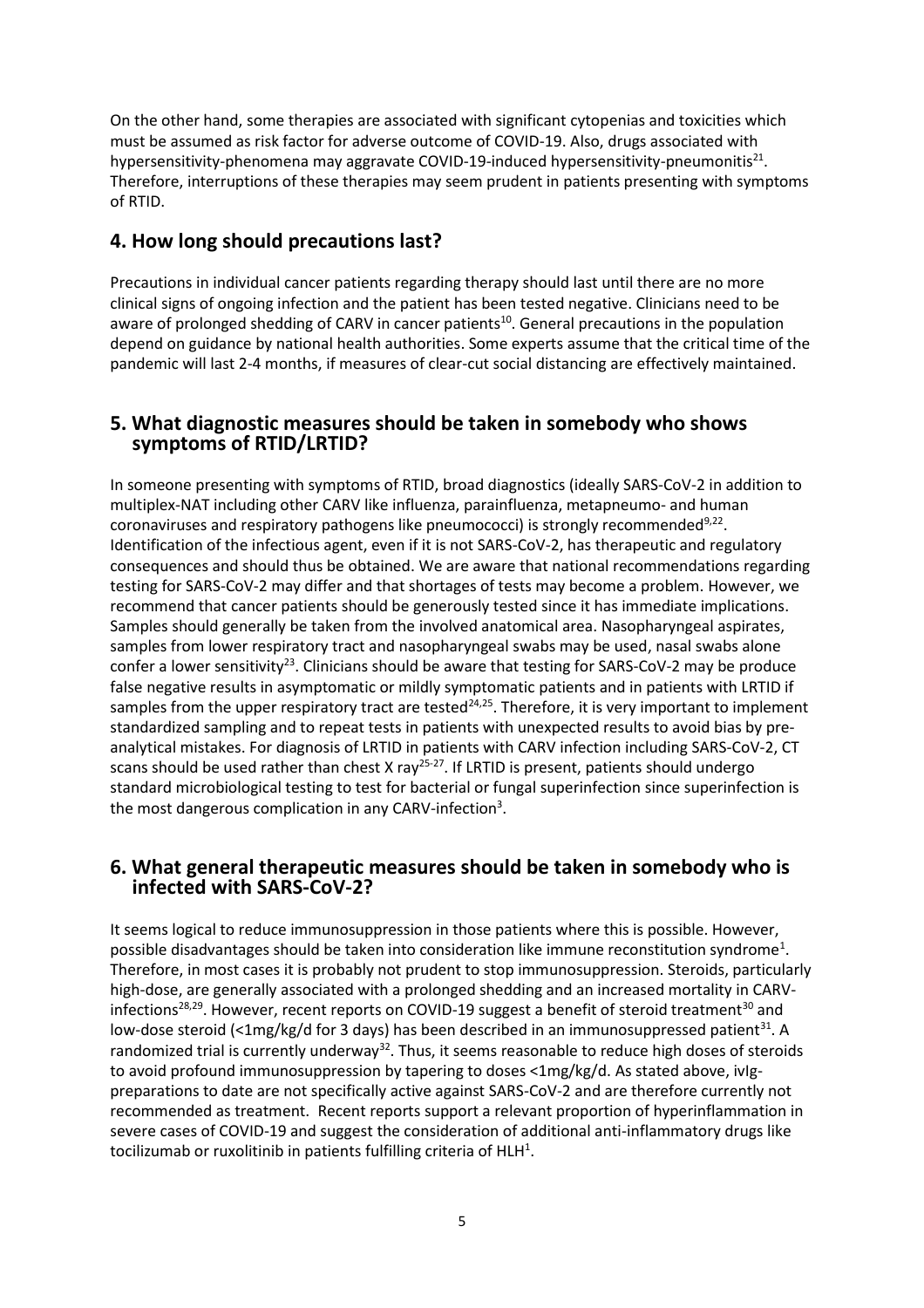## **7. How can COVID 19 be treated specifically?**

There are no established standard treatments for COVID-19. Whenever possible, patients should be included into clinical trials. Infectious disease specialists should be involved in therapeutic decisions. If experimental treatment with drugs approved for other indications is considered, physicians should share the decision with the patients and inform them about the chances and risks of such strategies. Experiences with SARS and first experiences with SARS-CoV-2 suggest efficacy of some treatment options<sup>33</sup>: lopinavir/ritonavir, chloroquine and remdesivir seem most promising. Ribavirin is potentially effective based on *in silico* models, but no clinical data is available. For SARS, retrospective data with low quality of evidence suggested effectiveness of ribavirin in combination with lopinavir/ritonavir.

If specific treatment is administered it should probably be given as early as possible to be effective, similar to treatment of influenza.

#### **8. What else should be considered?**

Since cancer patients are particularly prone to severe courses of CARV-infections, clinicians should be aware of other CARV and other respiratory pathogens, which may require specific treatment.<sup>9,22,34</sup> Also, co-infections are much more common in cancer patients and as stated above, cancer patients tend to take considerably longer to clear the virus than healthy controls<sup>10</sup>. Often the question is raised whether blood products may confer a risk of infection – this does not seem to be the case. Therefore, blood products are safe, although they might become rare because of restrictions of donors.

### **Special aspects in pediatric hematology/oncology:**

#### **9. What are the symptoms in children and how similar are they to those in adult?**

Clinical manifestation in healthy children has been reported to be similar to adults, with cough and fever the most frequent symptoms. Presentation is usually milder than in adults. Rarely, also gastrointestinal symptoms such as diarrhea, nausea, vomiting and feeding difficulties may be present<sup>35</sup>. In immunocompromised patients, some possible differences may be noted due to lymphopenia and pre-existing conditions (pulmonary cGvHD) (same as in the adults) resulting in a more severe presentation and rapid deterioration of the general condition.

## **10. What is the risk of a child getting infected?**

As shown by data from China, COVID-19 seems to be uncommon in children (0.9-1.2%) compared to adults (Lee et al, J Micr Imm Inf *in press*).

#### **11. When should a child be tested and how?**

Due to the clinical evidence of frequent mild onset and evolution, only children with moderatesevere clinical condition admitted to the hospital for care are currently tested for COVID-19 infection (Italian experience, specific indications could be different according to National Authorities). Due to the atypical presentation and worse outcome in immunocompromised children, testing could be advised even with mild symptoms (local strategy) because of possible therapeutic implications. Diagnostic principles are the same as in adults including additional work-up in all patients with LRTID.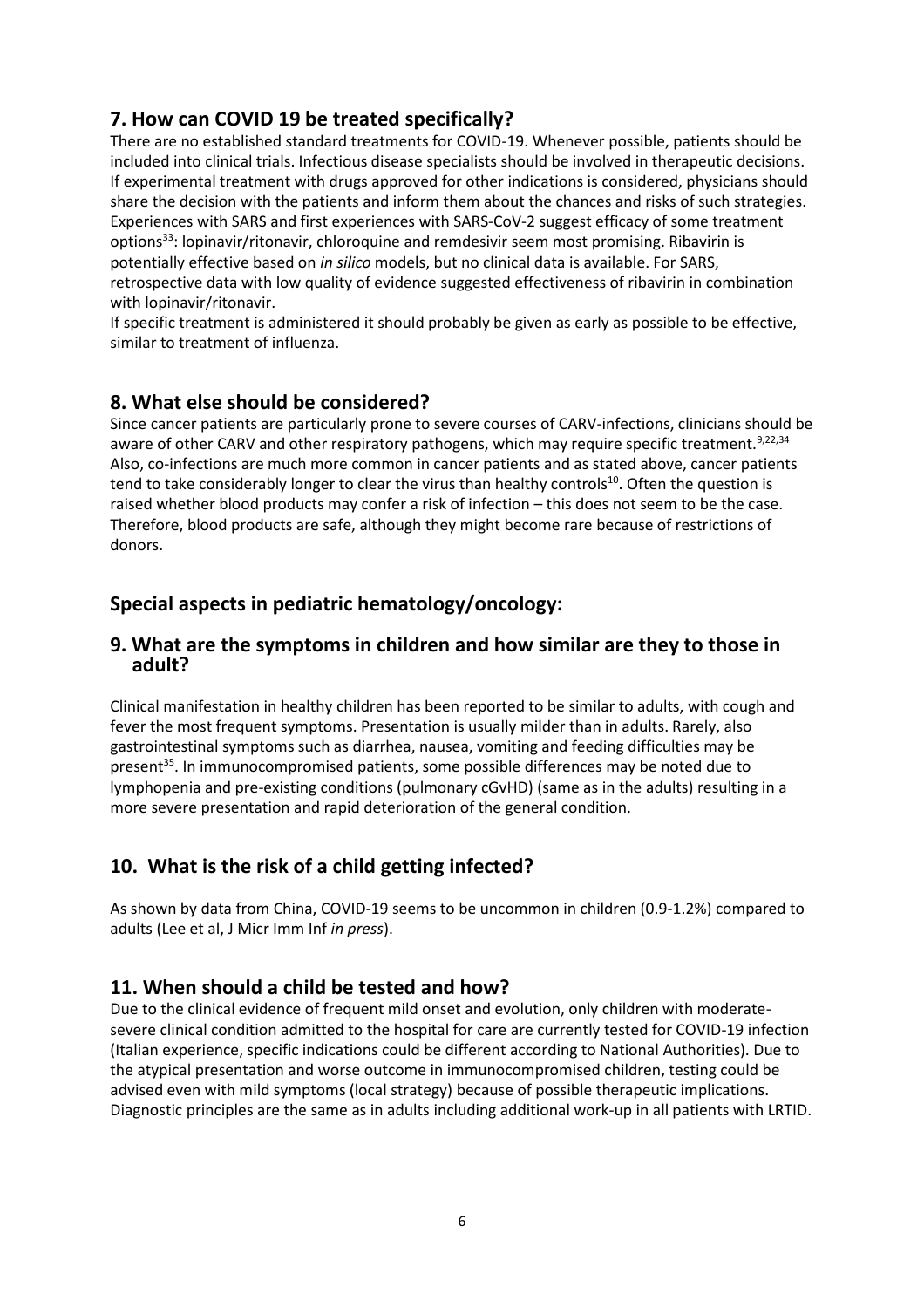## **12. Should we screen all children before chemotherapy?**

Because of the indeterminate onset in children, some centers may decide to screen all children prior to immunosuppressive therapy. Another option could be to screen children only if they are at high risk as defined by national health authorities (for example recent contact with COVID-19 positive person or if family members are symptomatic (cough, fever, running nose, or diarrhea).

#### **13. Special characteristics of the pediatric infection**

There seems to be a persistence of positive rectal swab even in asymptomatic children, which can lead to oral-fecal transmission <sup>36</sup> and Xu et al, NatureMed in press. Also, results from imaging procedures may be moderately different<sup>35,37</sup>. This should be taken into account when local policies for management of COVID-19 in the respective departments are devised.

#### **Summary**

COVID-19, caused by SARS-CoV-2, is expected to be a devastating infection in patients with active cancer. It should be taken seriously and managed rigorously without jeopardizing the curative chance of individual cancer patients. In view of the rapidly changing evidence and general situation we attempted to provide current and clinically relevant guidance on the management of cancer patients with or at risk of COVID-19.

### **Conflicts of interest**

The authors declare no conflicts of interest.

## **Acknowledgement**

We thank Prof. Bernhard Wörmann and Prof. Il-Kang Na for discussion of subtopics and we are grateful to the executive committee of the EHA Infectious Disease Working Party for their input.

#### **Members of the [EHA Scientific Working Group Infections in Hematology](https://ehaweb.org/research/scientific-working-groups/infections-in-hematology/)**

- Antonio Pagliuca [\(antonio.pagliuca@kcl.ac.uk\)](mailto:antonio.pagliuca@kcl.ac.uk)
- Hamdi Akan [\(hamdiakan@gmail.com\)](mailto:hamdiakan@gmail.com)
- Katrin Lagrou [\(katrien.lagrou@uzleuven.be\)](mailto:katrien.lagrou@uzleuven.be)
- 
- Livio Pagano (<u>Livio Pagano@unicatt.it</u>)<br>— Martin Hoenigl (mhoenigl@ucsd.edu)<br>— Nikolai Klimko (n\_klimko@mail.ru)<br>— Oliver Cornely (oliver.cornely@uk-koel Martin Hoenigl [\(mhoenigl@ucsd.edu\)](mailto:mhoenigl@ucsd.edu)
- Nikolai Klimko [\(n\\_klimko@mail.ru\)](mailto:n_klimko@mail.ru)
- Oliver Cornely [\(oliver.cornely@uk-koeln.de\)](mailto:oliver.cornely@uk-koeln.de)
- Paul Verweij [\(paul.verweij@radboudumc.nl\)](mailto:paul.verweij@radboudumc.nl)
- Rafael Duarte [\(rduarte.work@gmail.com\)](mailto:rduarte.work@gmail.com)
- Stefan Zimmerli [\(stefan.zimmerli@ifik.unibe.ch\)](mailto:stefan.zimmerli@ifik.unibe.ch)
- Stephane Bretagne [\(stephane.bretagne@aphp.fr\)](mailto:stephane.bretagne@aphp.fr)
- Zdenek Racil [\(zdenek.racil@uhkt.cz\)](mailto:zdenek.racil@uhkt.cz)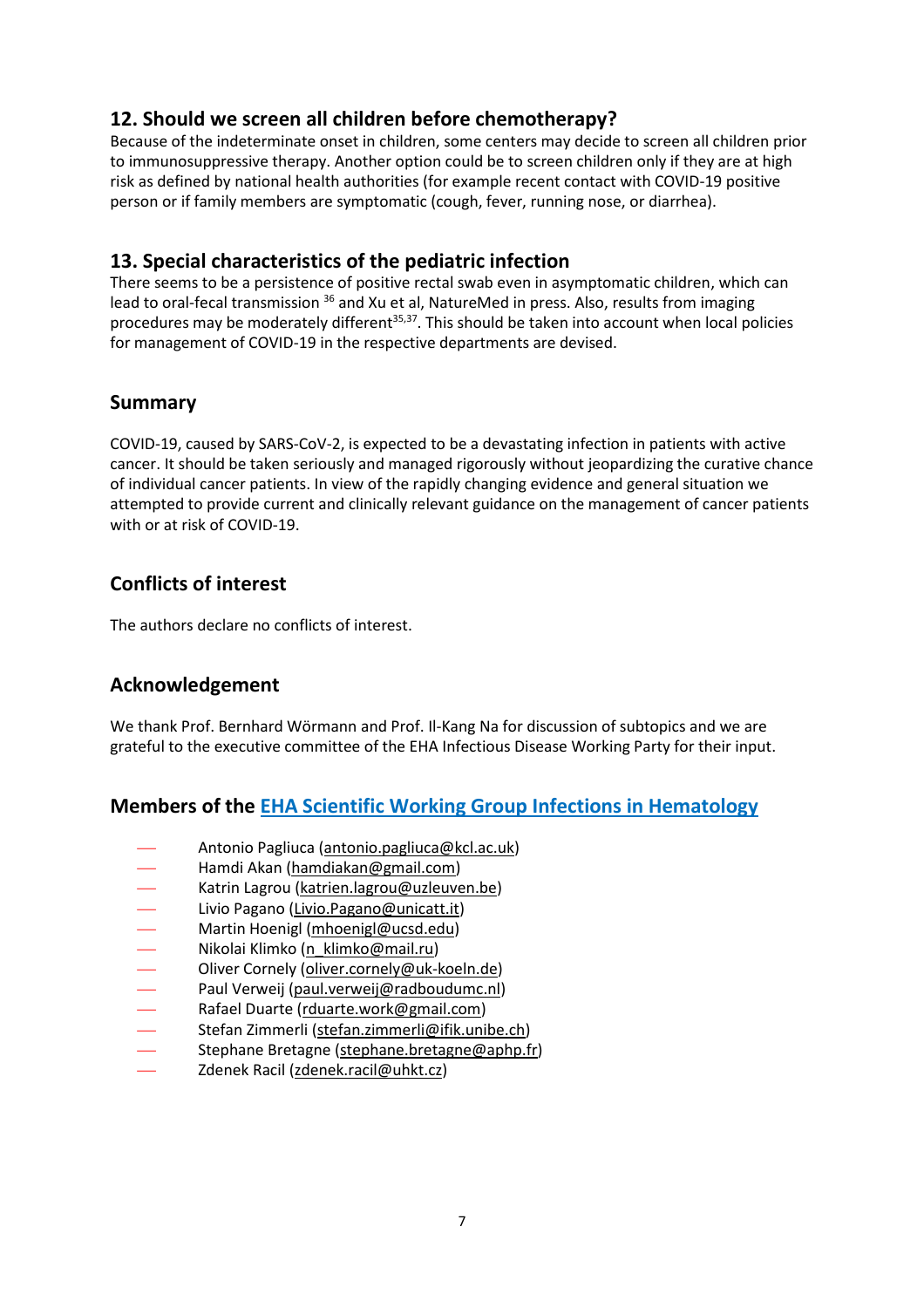#### **References**

- 1. Mehta P, McAuley DF, Brown M, Sanchez E, Tattersall RS, Manson JJ. COVID-19: consider cytokine storm syndromes and immunosuppression. *Lancet.* 2020.
- 2. Ison MG, Hirsch HH. Community-Acquired Respiratory Viruses in Transplant Patients: Diversity, Impact, Unmet Clinical Needs. *Clin Microbiol Rev.* 2019;32(4).
- 3. Hermann B, Lehners N, Brodhun M, et al. Influenza virus infections in patients with malignancies characteristics and outcome of the season 2014/15. A survey conducted by the Infectious Diseases Working Party (AGIHO) of the German Society of Haematology and Medical Oncology (DGHO). *Eur J Clin Microbiol Infect Dis.* 2017;36(3):565-573.
- 4. Guan WJ, Ni ZY, Hu Y, et al. Clinical Characteristics of Coronavirus Disease 2019 in China. *N Engl J Med.*  2020.
- 5. Zhou F, Yu T, Du R, et al. Clinical course and risk factors for mortality of adult inpatients with COVID-19 in Wuhan, China: a retrospective cohort study. *Lancet.* 2020.
- 6. Liang W, Guan W, Chen R, et al. Cancer patients in SARS-CoV-2 infection: a nationwide analysis in China. *Lancet Oncol.* 2020;21(3):335-337.
- 7. Xia Y, Jin R, Zhao J, Li W, Shen H. Risk of COVID-19 for cancer patients. *Lancet Oncol.* 2020.
- 8. Battegay M, Kuehl R, Tschudin-Sutter S, Hirsch HH, Widmer AF, Neher RA. 2019-novel Coronavirus (2019-nCoV): estimating the case fatality rate - a word of caution. *Swiss Med Wkly.* 2020;150:w20203.
- 9. Hirsch HH, Martino R, Ward KN, Boeckh M, Einsele H, Ljungman P. Fourth European Conference on Infections in Leukaemia (ECIL-4): guidelines for diagnosis and treatment of human respiratory syncytial virus, parainfluenza virus, metapneumovirus, rhinovirus, and coronavirus. *Clin Infect Dis.*  2013;56(2):258-266.
- 10. Lehners N, Tabatabai J, Prifert C, et al. Long-Term Shedding of Influenza Virus, Parainfluenza Virus, Respiratory Syncytial Virus and Nosocomial Epidemiology in Patients with Hematological Disorders. *PLoS One.* 2016;11(2):e0148258.
- 11. Jefferson T, Del Mar CB, Dooley L, et al. Physical interventions to interrupt or reduce the spread of respiratory viruses. *Cochrane Database Syst Rev.* 2011(7):Cd006207.
- 12. EMA. Guideline on core SmPC for human normal immunoglobulin for intravenous administration (IVIg). 2018.
- 13. Ogimi C, Krantz EM, Golob JL, et al. Antibiotic Exposure Prior to Respiratory Viral Infection Is Associated with Progression to Lower Respiratory Tract Disease in Allogeneic Hematopoietic Cell Transplant Recipients. *Biol Blood Marrow Transplant.* 2018;24(11):2293-2301.
- 14. Mikulska M, Averbuch D, Tissot F, et al. Fluoroquinolone prophylaxis in haematological cancer patients with neutropenia: ECIL critical appraisal of previous guidelines. *J Infect.* 2018;76(1):20-37.
- 15. Neumann S, Krause SW, Maschmeyer G, Schiel X, von Lilienfeld-Toal M. Primary prophylaxis of bacterial infections and Pneumocystis jirovecii pneumonia in patients with hematological malignancies and solid tumors : guidelines of the Infectious Diseases Working Party (AGIHO) of the German Society of Hematology and Oncology (DGHO). *Ann Hematol.* 2013;92(4):433-442.
- 16. Vehreschild JJ, Bohme A, Cornely OA, et al. Prophylaxis of infectious complications with colonystimulating factors in adult cancer patients undergoing chemotherapy-evidence-based guidelines from the Infectious Diseases Working Party AGIHO of the German Society for Haematology and Medical Oncology (DGHO). *Ann Oncol.* 2014;25(9):1709-1718.
- 17. Cordonnier C, Einarsdottir S, Cesaro S, et al. Vaccination of haemopoietic stem cell transplant recipients: guidelines of the 2017 European Conference on Infections in Leukaemia (ECIL 7). *Lancet Infect Dis.* 2019;19(6):e200-e212.
- 18. Mikulska M, Cesaro S, de Lavallade H, et al. Vaccination of patients with haematological malignancies who did not have transplantations: guidelines from the 2017 European Conference on Infections in Leukaemia (ECIL 7). *Lancet Infect Dis.* 2019;19(6):e188-e199.
- 19. Brioli A, Klaus M, Sayer H, et al. The risk of infections in multiple myeloma before and after the advent of novel agents: a 12-year survey. *Ann Hematol.* 2019;98(3):713-722.
- 20. Tefferi A, Pardanani A. Serious adverse events during ruxolitinib treatment discontinuation in patients with myelofibrosis. *Mayo Clin Proc.* 2011;86(12):1188-1191.